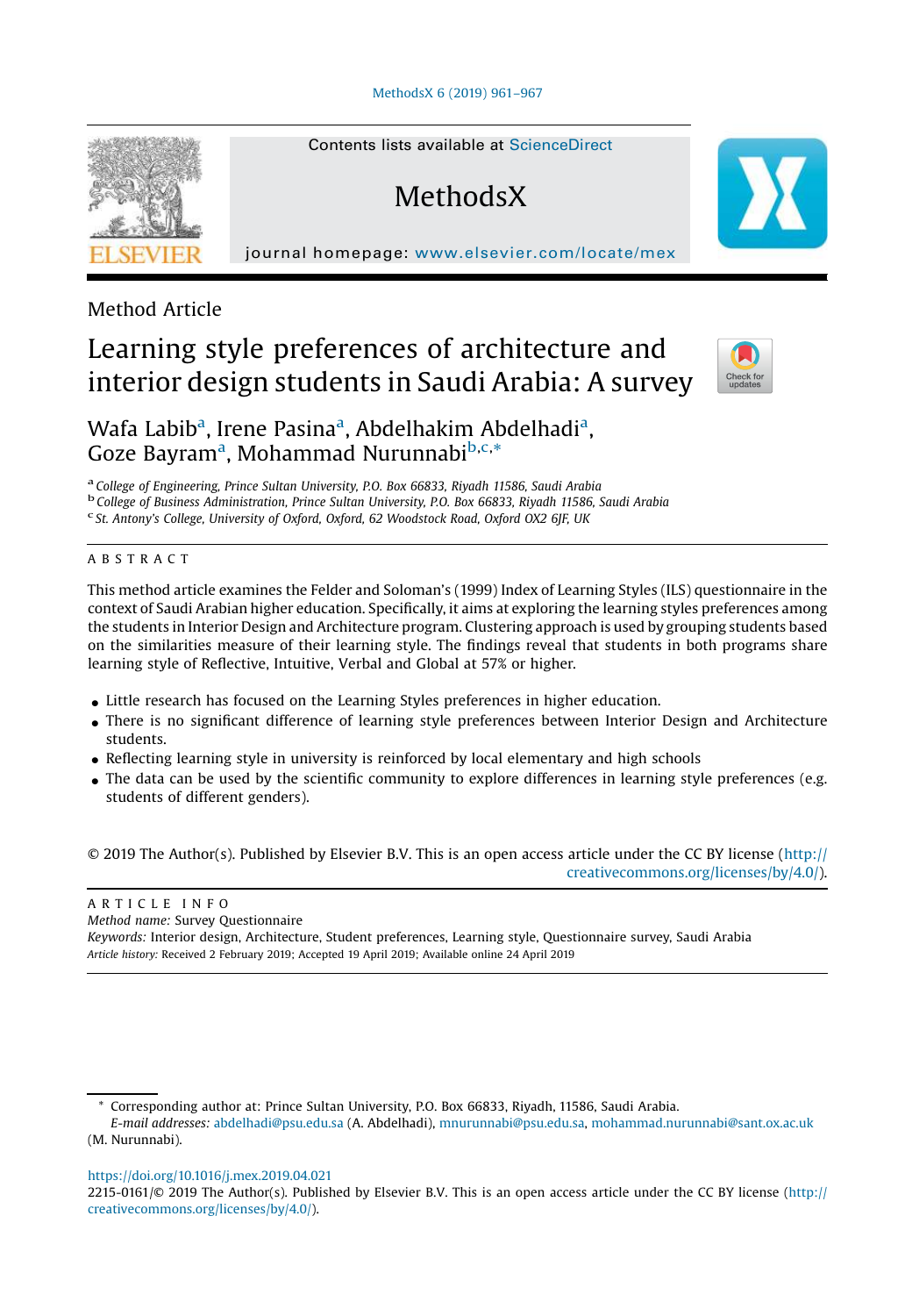| Subject Area:               | Social Sciences                                                                                 |
|-----------------------------|-------------------------------------------------------------------------------------------------|
| More specific subject area: | <b>Higher Education</b>                                                                         |
| Method name:                | Survey Questionnaire                                                                            |
| Name and reference of       | Felder and Soloman's (1999) Index of Learning Styles (ILS) questionnaire Available at: https:// |
| original method:            | www.webtools.ncsu.edu/learningstyles/ (accessed 22 Jan 2019).                                   |
| Resource availability:      | The data is available in the article                                                            |

#### Specification Table

#### Data and method details

In higher education, various teaching and learning styles have been observed (Felder and Soloman [[1](#page-6-0)]). Keefe [\[2](#page-6-0)] defines learning style as "being characteristics of cognitive, affective and physiological behaviors that serve as relatively stable indicators of how learners perceive, interact with, and respond to learning environment". According to Felder [[3\]](#page-6-0), learning style is defined as "characteristic, strengths and preferences in the way they take in and process information". Felder and Brent [\[4](#page-6-0)] argue that students have different levels of motivation and different attitudes towards learning and teaching. Therefore, recognizing student learning preferences can enhance the ability of faculty to develop and design new learning opportunities (Massey et al. [[5\]](#page-6-0)) and, at the same time, helps students to improve their learning effectiveness in and outside the classroom (Dembo and Howard [\[6](#page-6-0)]). The traditional teaching methods include lectures, workshops, and tutorials for the presentation and discussion of ideas. However, the traditional teaching methods has turned out to be obsolete and were created outside the various discipline [\[8](#page-6-0)]. As indicated by Vassigh [\[8](#page-6-0)] "the utilization of such strategies does not fulfill the engineering students' needs and causes them numerous troubles in integrating concepts into their courses." The integrating issues remained as a result of the pressure between imaginative reasoning (the creative side) and specialized perspectives (the engineering for example science and innovation) [[9](#page-6-0)]. This was also supported by Ochshorn [[10](#page-6-0)] who finds that there is a lack of integration of basic concepts in engineering students' application. A study by Zhang and Sternberg [[11](#page-6-0)] argue that many teachers had put accentuation on trying to enable students to learn more effectively to encourage effective learning for students. They propose that teachers could fluctuate their instructional techniques and to consider preferable student learning styles [[11,12](#page-6-0)].

In the case of learning styles in engineering education, Nepal and Jenkins [[7,](#page-6-0) p. 1] argue that teaching methods can be grouped "as traditional and modern, where the traditional teaching methods is defined as the conventional lectures followed by tutorial and/or laboratory sessions, while among modern methods, ... the project-based learning (PBL) strategy that is acknowledged as a collaborative, progressive, student-centered, interactive, active and deep learning approach".

This study examines Learning Styles preferences of architectural and interior design students in a private university in Saudi Arabia using the Index of Learning Styles (ILS) developed by Felder and Soloman [\[1](#page-6-0)].

#### Data and sample

As mentioned earlier that the ILS survey was firstly introduced by Felder and Soloman [\[1](#page-6-0)] in 1999. The ILS works on the following four dimensions of learning styles:

- Sensing (concrete thinker, practical, oriented toward facts and procedures) or intuitive (abstract thinker, innovative, oriented toward theories and underlying meanings);
- Visual (prefer visual representation of resented material, such as pictures, diagrams, and flow charts) or verbal (prefer written and spoken explanations);
- Active (learn by trying things out, enjoy working in groups) or reflective (learn by thinking things through, prefer working alone or with a single familiar partner);
- Sequential (linear thinking process, learn in small incremental steps) or global (holistic thinking process, learn in large leaps).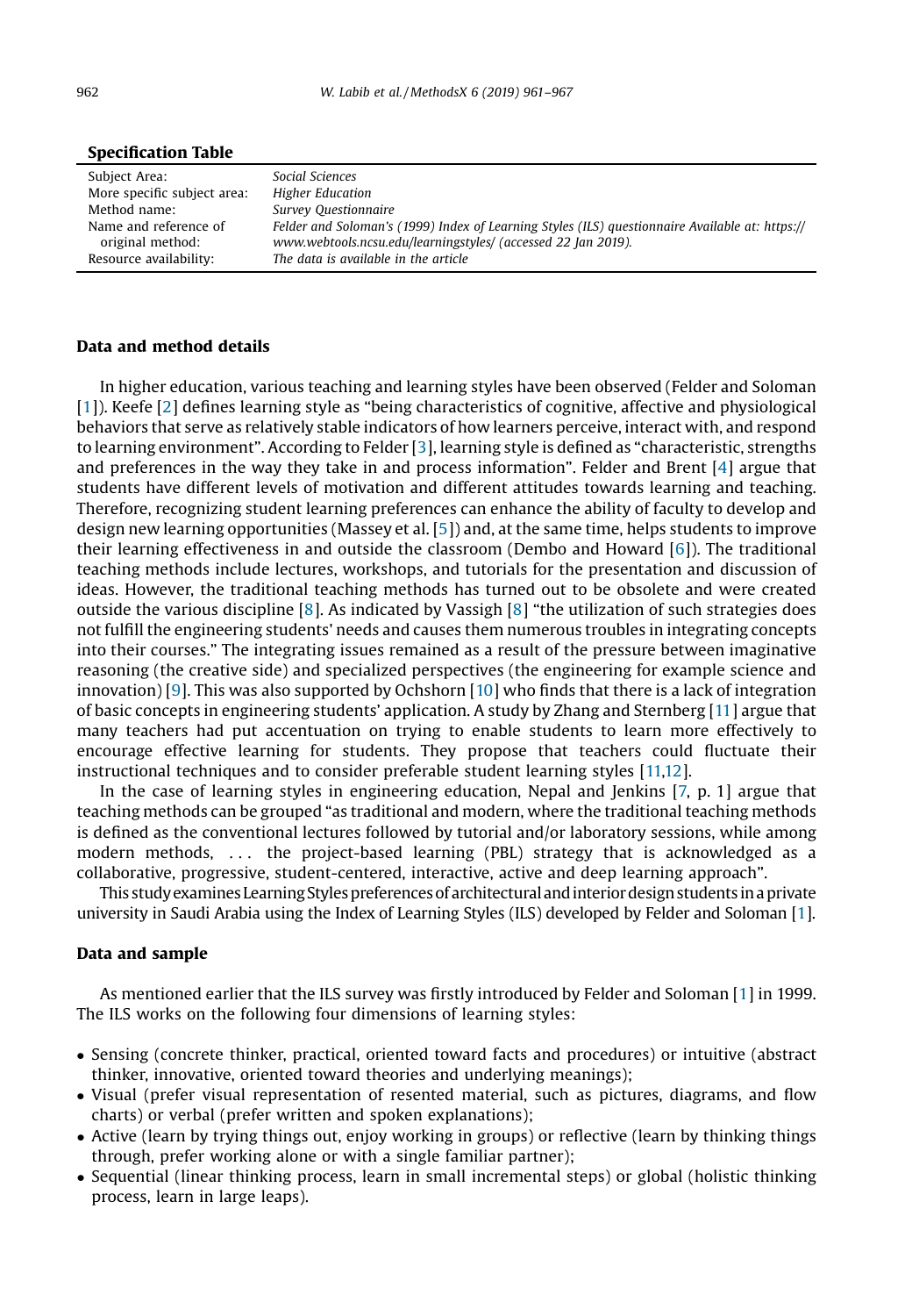There are 44 questions in the ILS questionnaire, Students were instructed to choose "a" or "b" for each question; if both "a" and "b" seem to apply, they should choose the one that applies more frequently to them. For instance, Q1 was: I understand something better after I: a) try it out. b) think it through.

The data were collected from the students of Architecture and the Interior Design program in a private university in Saudi Arabia. The target population was for female students since Architecture and the Interior Design program are offered for female students in that private university. All students were debriefed about anonymity and confidentiality. 150 questions were distributed and 92 usable questionnaires were collected representing 61.3% response rate (See Appendix A and B).

Both programs, there are four level of students: Freshman, Sophomore, Junior and Senior. At the Freshman level, there are some shared courses conceived to build a common core-knowledge in the design field. Starting from the Sophomore level, the courses are differentiated between the two programs. In this study, the main aim is to understand and evaluate the similarities and differences between Architecture students and Interior Design students throughout the four years.

In this study, the clustering approach was conducted on students as items and then on learning styles as variables. Hierarchal clustering techniques conducted either based on series of successive division of the items or based on successive merges. Agglomerative hierarchal methods start with individual objects, the most similar objects are first joined together and these groups, then merged together according to their similarity. While division hierarchal work in opposite way. The initial group is divided into two groups in the sense that the items in each group as far apart as it can be. The subgroups are then divided in the same approach. An agglomerative hierarchal method is used by applying complete linkage clustering. In complete linkage clustering, the similarities between clusters is found according to the similarity between the elements, one from each cluster that are most distant [\[13](#page-6-0)]. Minitab software package will be used to discover the natural grouping of students' learning styles (or variables) is based on the results of Index of Learning Style questionnaire they provide [[13\]](#page-6-0). The quantitative scale on which we measure their learning style is ranged from 1 to 11, as used by Felder and Soloman [[1](#page-6-0)].

#### Experimental design

Table 1 shows the representation of each learning style in numerical format as it appears in the dendrogram and cluster formation processes. [Table](#page-3-0) 2 shows the result output of the variables (learning style) similarities among Architecture and Interior Design students using Minitab software package. It presents the formation of Learning styles variables based on the similarity level between variables (learning styles) as previewed from students' point of view. For example, in architecture at step 1 Cluster 6 (Verbal) is joining Cluster 8 (Global) at 81.93% similarity level, while, cluster 6 is joining cluster 8 in the interior design at 81.32% level of similarity.

The dendrogram is formed to connect the learning style variables as shown in [Fig. 1](#page-3-0) for architecture students' and [Fig.](#page-3-0) 2 for Interior design students. [Fig.](#page-3-0) 1 represents complete linkage dendrogram for similarities among eight learning styles of Architecture students whilst [Fig.](#page-3-0) 2 shows complete linkage

| Numerical Representation | Learning Style |
|--------------------------|----------------|
|                          | Active         |
| 2                        | Reflective     |
| 3                        | Sensing        |
| 4                        | Intuitive      |
| 5                        | Visual         |
| 6                        | Verbal         |
| 7                        | Sequential     |
| 8                        | Global         |

| Table T |                                              |
|---------|----------------------------------------------|
|         | Numerical representations of learning style. |

 $T = T$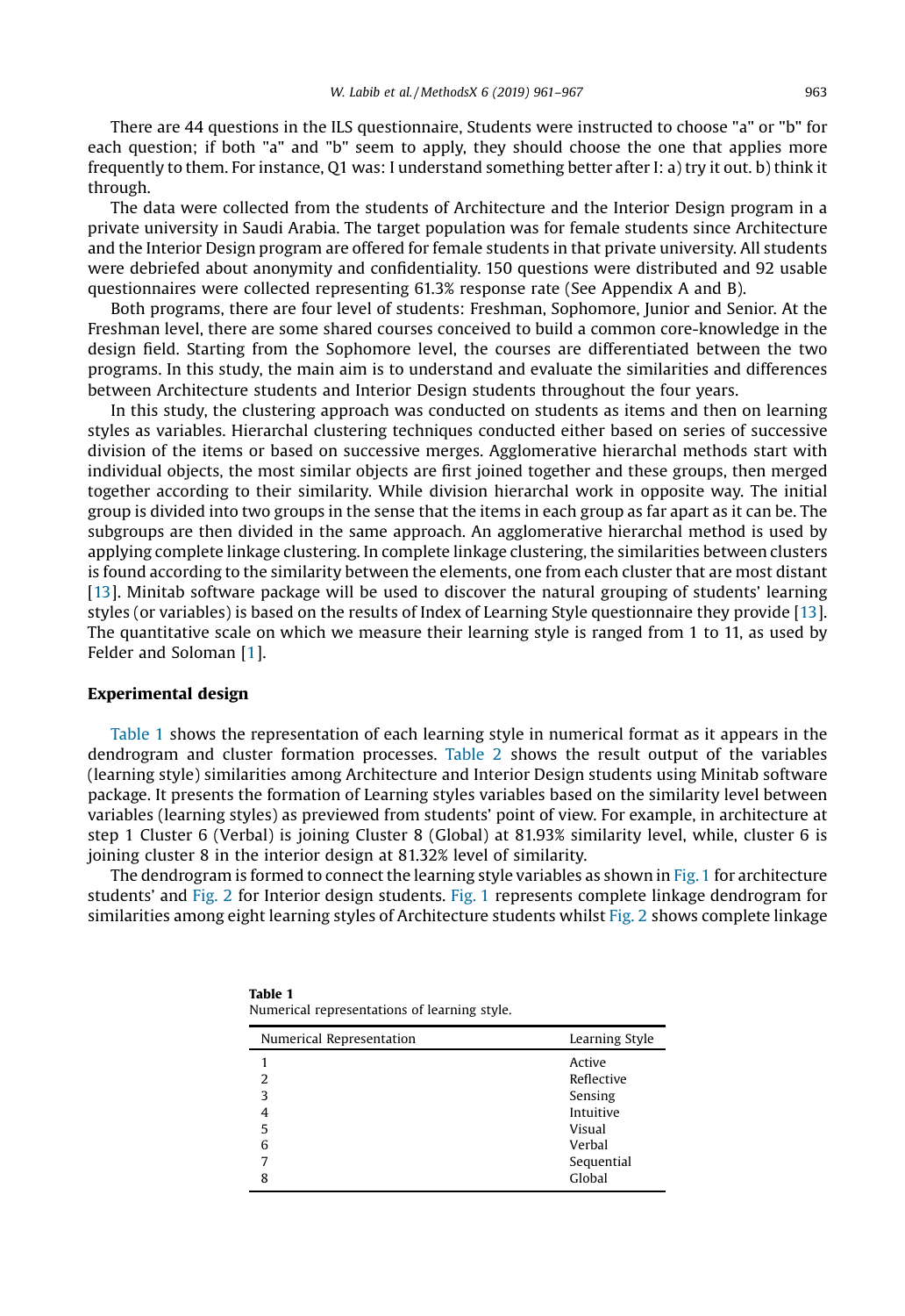| Architictrure Students |           |            |                          |   |     |          |  |  |
|------------------------|-----------|------------|--------------------------|---|-----|----------|--|--|
| Step                   | Number of | Similarity | Clusters                 |   | New | No. obs. |  |  |
|                        |           | 81.93      | 6                        | 8 | 6   |          |  |  |
|                        |           | 68.60      |                          | n |     |          |  |  |
|                        |           | 56.99      |                          |   |     |          |  |  |
|                        |           | 43.59      |                          |   |     |          |  |  |
|                        |           | 37.42      |                          |   |     |          |  |  |
| n                      |           | 21.34      |                          |   |     |          |  |  |
|                        |           | 0.00       |                          |   |     | 8        |  |  |
|                        |           |            | Interior Design Students |   |     |          |  |  |
| Step                   | Number of | Similarity | Clusters                 |   | New | No. obs. |  |  |
|                        |           | 81.32      | 6                        | 8 | 6   | っ        |  |  |
|                        |           | 71.34      |                          |   |     |          |  |  |
|                        |           | 57.76      |                          |   |     |          |  |  |
|                        |           | 53.27      |                          |   |     |          |  |  |
|                        |           | 44.15      |                          |   |     |          |  |  |
| n                      |           | 38.41      |                          |   |     |          |  |  |

7 1 0.00 1 5 1 8

<span id="page-3-0"></span>

| Table 2                                                                |  |
|------------------------------------------------------------------------|--|
| Learning style clusters for Architecture and Interior design students. |  |



Fig. 1. Complete linkage dendrogram for similarities among eight learning styles (Architecture students).



Fig. 2. Complete linkage dendrogram for similarities among eight learning styles (Interior design students).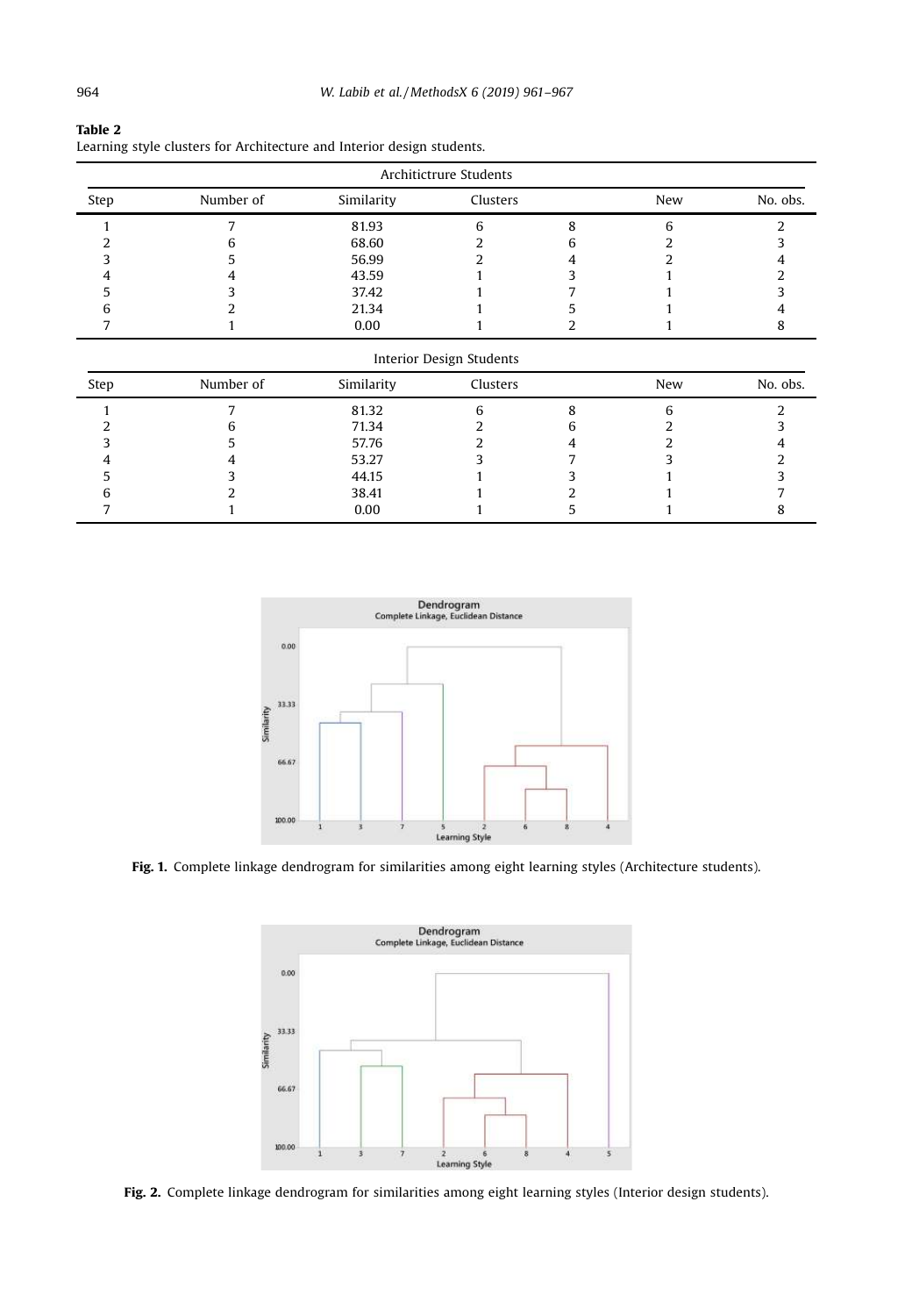dendrogram for similarities among eight learning styles of Interior design students. This is because architecture students at 81.93% similarity level and interior design students at 81.32% similarity.

The results therefore indicated that there is no significant difference in learning styles between students of Architecture and Interior design. Students in both programs share learning style of Reflective, Intuitive, Verbal and Global at 57% or higher. While learning styles of Active, Sensing and sequential are shared at level of 43.59% or higher. When referring to questionnaire, it is clear that learning styles of Reflective, Intuitive, Verbal and Global are not students' favorite and Active, Sensing and Sequential are the type of learners' students are. Hence, instructors should deal with teaching methods aligned with this type of student [14–[18\]](#page-6-0).

#### Conflict of interest

The authors declare no conflict of interest.

#### Acknowledgements

The researchers acknowledge the support of Prince Sultan University.

| Student        | Active           | Reflective       | Sensing          | Intuitive        | Visual         | Verbal           | Sequential     | Global           |
|----------------|------------------|------------------|------------------|------------------|----------------|------------------|----------------|------------------|
| $\mathbf{1}$   | $\boldsymbol{0}$ | 3                | $\pmb{0}$        | 3                | 9              | $\boldsymbol{0}$ | $\mathbf{1}$   | $\boldsymbol{0}$ |
| $\overline{2}$ | $\bf{0}$         | 5                | 3                | $\boldsymbol{0}$ | 5              | $\pmb{0}$        | $\mathbf{1}$   | $\bf{0}$         |
| 3              | $\pmb{0}$        | 5                | $\bf{0}$         | $\mathbf{1}$     | 5              | 0                | 5              | $\boldsymbol{0}$ |
| $\overline{4}$ | 5                | $\bf{0}$         | 9                | $\bf{0}$         | 9              | 0                | 0              | $\boldsymbol{0}$ |
| 5              | 3                | $\bf{0}$         | 5                | $\mathbf{0}$     | 9              | 0                | $\overline{7}$ | $\boldsymbol{0}$ |
| 6              | $\overline{7}$   | $\bf{0}$         | $\overline{7}$   | $\mathbf{0}$     | 5              | 0                | 11             | $\mathbf{0}$     |
| $\overline{7}$ | $\boldsymbol{9}$ | $\mathbf{0}$     | $\pmb{0}$        | 3                | $\overline{7}$ | 0                | 5              | $\boldsymbol{0}$ |
| 8              | 3                | 0                | 5                | $\bf{0}$         | $\overline{7}$ | 0                | 3              | $\boldsymbol{0}$ |
| 9              | $\mathbf{1}$     | $\bf{0}$         | 5                | $\bf{0}$         | 3              | 0                | 3              | $\boldsymbol{0}$ |
| 10             | $\mathbf{1}$     | 0                | $\bf{0}$         | 3                | 3              | 0                | $\mathbf{1}$   | $\boldsymbol{0}$ |
| 11             | $\boldsymbol{9}$ | 0                | $\pmb{0}$        | $\mathbf{1}$     | $\overline{7}$ | 0                | $\mathbf{1}$   | $\boldsymbol{0}$ |
| 12             | 5                | 0                | $\bf{0}$         | 5                | $\overline{3}$ | 0                | $\bf{0}$       | $\mathbf{1}$     |
| 13             | $\mathbf{1}$     | 0                | 3                | $\bf{0}$         | 3              | 0                | $\mathbf{1}$   | $\boldsymbol{0}$ |
| 14             | $\overline{7}$   | $\mathbf{0}$     | $\overline{7}$   | $\mathbf{0}$     | 11             | 0                | 5              | $\boldsymbol{0}$ |
| 15             | 3                | $\bf{0}$         | 9                | $\mathbf{0}$     | $\overline{7}$ | 0                | 0              | 3                |
| 16             | $\mathbf{1}$     | 0                | 7                | $\bf{0}$         | 3              | 0                | 3              | $\bf{0}$         |
| 17             | 3                | $\boldsymbol{0}$ | 3                | $\bf{0}$         | 5              | 0                | 5              | $\boldsymbol{0}$ |
| 18             | $\pmb{0}$        | 3                | $\bf{0}$         | 3                | $\bf{0}$       | $\mathbf{1}$     | $\mathbf{1}$   | $\boldsymbol{0}$ |
| 19             | $\mathbf{1}$     | $\bf{0}$         | 3                | $\bf{0}$         | $\overline{7}$ | 0                | 3              | $\boldsymbol{0}$ |
| 20             | $\bf{0}$         | $\bf{0}$         | 3                | $\mathbf{0}$     | 5              | 0                | 9              | $\boldsymbol{0}$ |
| 21             | $\bf{0}$         | 5                | 5                | $\bf{0}$         | $\overline{7}$ | 0                | $\bf{0}$       | 5                |
| 22             | $\pmb{0}$        | $\mathbf{1}$     | $\bf{0}$         | 7                | 5              | 0                | 3              | $\boldsymbol{0}$ |
| 23             | 3                | $\bf{0}$         | $\boldsymbol{9}$ | $\bf{0}$         | 9              | 0                | 5              | $\boldsymbol{0}$ |
| 24             | $\overline{7}$   | $\bf{0}$         | 3                | $\bf{0}$         | 5              | 0                | $\mathbf{1}$   | $\boldsymbol{0}$ |
| 25             | $\pmb{0}$        | $\mathbf{1}$     | $\bf{0}$         | 5                | 5              | 0                | 5              | $\boldsymbol{0}$ |
| 26             | $\bf{0}$         | $\mathbf{1}$     | $\pmb{0}$        | 3                | 5              | 0                | $\mathbf{1}$   | $\boldsymbol{0}$ |
| 27             | 3                | $\mathbf{0}$     | $\overline{7}$   | $\mathbf{0}$     | 9              | 0                | $\bf{0}$       | $\mathbf{1}$     |
| 28             | $\bf{0}$         | 5                | $\pmb{0}$        | 3                | 9              | 0                | $\bf{0}$       | 3                |
| 29             | $\pmb{0}$        | $\mathbf{1}$     | $\boldsymbol{0}$ | $\mathbf{1}$     | 5              | 0                | 3              | $\boldsymbol{0}$ |
| 30             | $\mathbf{1}$     | $\bf{0}$         | 3                | $\bf{0}$         | 3              | 0                | $\mathbf{1}$   | $\boldsymbol{0}$ |
| 31             | $\pmb{0}$        | $\mathbf{1}$     | $\bf{0}$         | $\bf{0}$         | 5              | 0                | 5              | $\boldsymbol{0}$ |
| 32             | $\mathbf{1}$     | $\bf{0}$         | $\bf{0}$         | 7                | 9              | 0                | $\bf{0}$       | $\mathbf{1}$     |
| 33             | $\pmb{0}$        | 5                | 5                | $\bf{0}$         | 9              | 0                | $\bf{0}$       | $\mathbf{1}$     |
| 34             | $\bf{0}$         | $\mathbf{1}$     | $\mathbf{1}$     | $\bf{0}$         | 3              | $\pmb{0}$        | $\overline{7}$ | $\boldsymbol{0}$ |
| 35             | $\bf{0}$         | $\mathbf{1}$     | $\bf{0}$         | $\mathbf{1}$     | 3              | 0                | 5              | $\boldsymbol{0}$ |
| 36             | $\mathbf{1}$     | $\mathbf 0$      | $\bf{0}$         | 5                | 5              | 0                | $\mathbf{1}$   | $\bf{0}$         |
| 37             | $\mathbf{1}$     | $\bf{0}$         | $\pmb{0}$        | $\mathbf{1}$     | 5              | 0                | 3              | $\boldsymbol{0}$ |
| 38             | 3                | $\boldsymbol{0}$ | 7                | $\bf{0}$         | $\mathbf{1}$   | $\bf{0}$         | 7              | $\boldsymbol{0}$ |
| 39             | $\mathbf{1}$     | 0                | $\mathbf{1}$     | $\bf{0}$         | 3              | 0                | $\pmb{0}$      | $\boldsymbol{0}$ |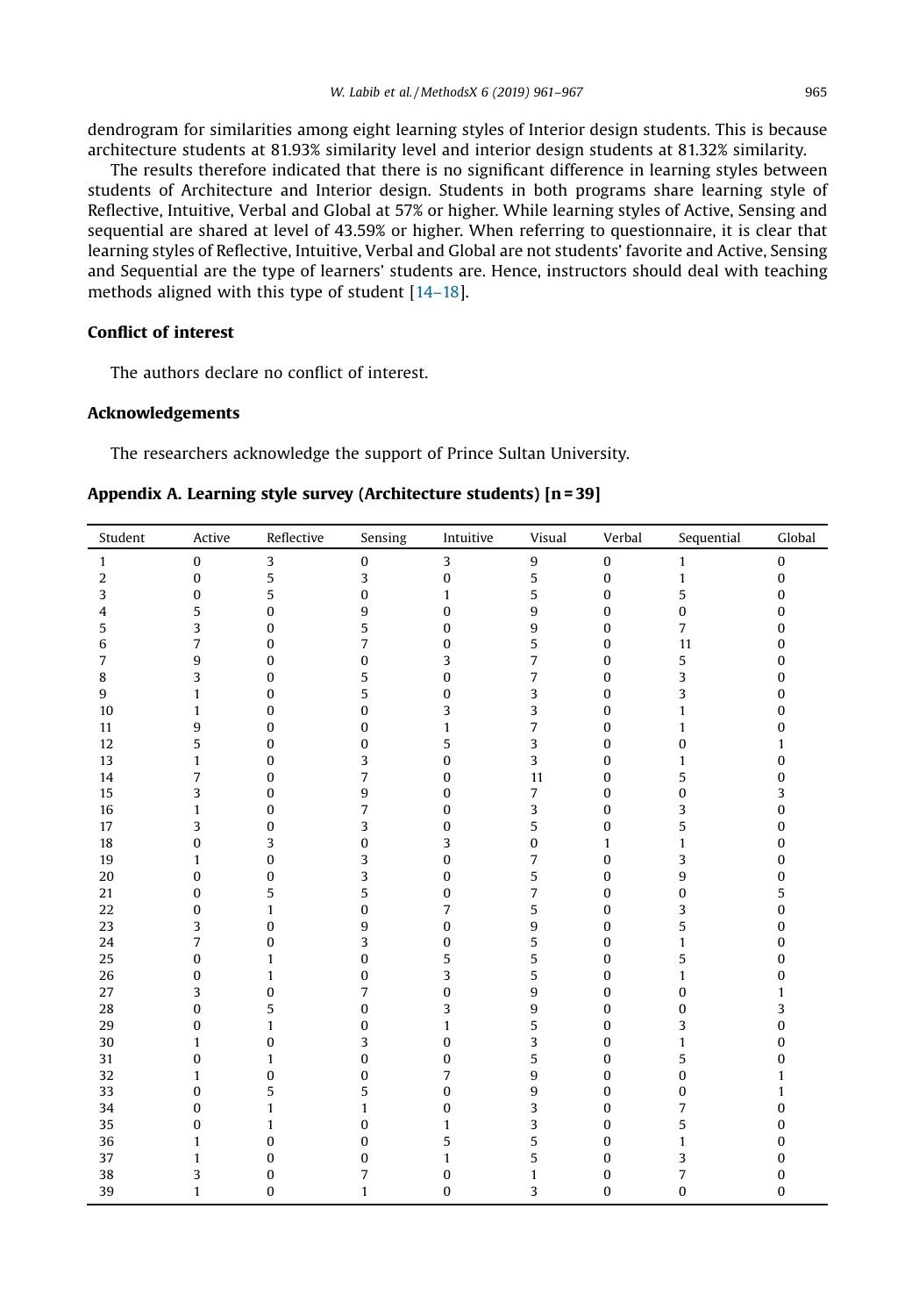| $\sqrt{5}$<br>5<br>11<br>$\boldsymbol{0}$<br>$\pmb{0}$<br>11<br>$\pmb{0}$<br>$\pmb{0}$<br>$\mathbf{1}$<br>$\boldsymbol{0}$<br>$\bf{0}$<br>$\overline{7}$<br>$\boldsymbol{0}$<br>$\overline{2}$<br>$\mathbf{1}$<br>$\mathbf{1}$<br>9<br>$\boldsymbol{0}$<br>3<br>$\overline{\phantom{a}}$<br>$\pmb{0}$<br>3<br>$\boldsymbol{0}$<br>0<br>$\mathbf{1}$<br>$\pmb{0}$<br>$\mathbf{1}$<br>3<br>$\pmb{0}$<br>0<br>$\overline{7}$<br>9<br>$\pmb{0}$<br>$\bf{0}$<br>$\mathbf{1}$<br>4<br>$\bf{0}$<br>5<br>$\bf{0}$<br>5<br>$\bf{0}$<br>5<br>11<br>$\pmb{0}$<br>$\mathbf{1}$<br>9<br>$\pmb{0}$<br>6<br>$\bf{0}$<br>$\pmb{0}$<br>3<br>11<br>$\pmb{0}$<br>$\mathbf{1}$<br>$\overline{7}$<br>$\pmb{0}$<br>$\bf{0}$<br>3<br>7<br>$\pmb{0}$<br>$\mathbf{1}$<br>11<br>$\bf{0}$<br>$\bf{0}$<br>3<br>5<br>$\bf{0}$<br>$\overline{7}$<br>$\pmb{0}$<br>8<br>11<br>$\pmb{0}$<br>$\overline{7}$<br>$\bf{0}$<br>9<br>0<br>$\mathbf{1}$<br>$\mathbf{1}$<br>$\pmb{0}$<br>3<br>$\pmb{0}$<br>$\overline{7}$<br>$\mathbf{1}$<br>$\pmb{0}$<br>$\bf{0}$<br>$\pmb{0}$<br>3<br>0<br>10<br>$\mathbf{1}$<br>$\overline{7}$<br>9<br>9<br>$\pmb{0}$<br>$\pmb{0}$<br>7<br>$\bf{0}$<br>$\pmb{0}$<br>11<br>$\overline{7}$<br>9<br>9<br>5<br>12<br>$\pmb{0}$<br>$\pmb{0}$<br>$\pmb{0}$<br>$\pmb{0}$<br>$\overline{7}$<br>3<br>$\overline{0}$<br>$\bf{0}$<br>$\bf{0}$<br>13<br>$\mathbf{1}$<br>$\mathbf{1}$<br>$\bf{0}$<br>3<br>9<br>$\pmb{0}$<br>14<br>0<br>$\boldsymbol{0}$<br>$\mathbf{1}$<br>$\bf{0}$<br>$\mathbf{1}$<br>9<br>15<br>5<br>$\pmb{0}$<br>3<br>$\pmb{0}$<br>$\pmb{0}$<br>$\mathbf{1}$<br>$\pmb{0}$<br>7<br>5<br>9<br>$\overline{7}$<br>$\bf{0}$<br>16<br>$\pmb{0}$<br>$\pmb{0}$<br>$\pmb{0}$<br>0<br>3<br>$\bf{0}$<br>9<br>$\overline{7}$<br>3<br>$\pmb{0}$<br>17<br>$\bf{0}$<br>5<br>$\sqrt{5}$<br>3<br>$\pmb{0}$<br>18<br>$\pmb{0}$<br>$\bf{0}$<br>11<br>$\pmb{0}$<br>7<br>5<br>19<br>$\pmb{0}$<br>$\bf{0}$<br>$\overline{7}$<br>$\pmb{0}$<br>0<br>11<br>$\mathbf 0$<br>3<br>$\mathbf{0}$<br>$\bf{0}$<br>$\mathbf{1}$<br>20<br>$\mathbf{1}$<br>11<br>$\mathbf{0}$<br>3<br>5<br>$\pmb{0}$<br>0<br>5<br>0<br>$\overline{7}$<br>21<br>$\pmb{0}$<br>22<br>$\pmb{0}$<br>3<br>$\pmb{0}$<br>$\overline{7}$<br>$\mathbf{1}$<br>0<br>$\mathbf{1}$<br>$\bf{0}$<br>$\bf{0}$<br>$\overline{7}$<br>$\pmb{0}$<br>23<br>0<br>$\mathbf{1}$<br>$\mathbf{1}$<br>$\bf{0}$<br>$\mathbf{1}$<br>$\overline{\mathbf{3}}$<br>3<br>$\mathbf{0}$<br>5<br>$\boldsymbol{0}$<br>24<br>$\pmb{0}$<br>3<br>0<br>3<br>9<br>$\pmb{0}$<br>25<br>3<br>$\pmb{0}$<br>$\pmb{0}$<br>$\pmb{0}$<br>$\overline{7}$<br>$\pmb{0}$<br>$\bf{0}$<br>5<br>26<br>3<br>$\mathbf{1}$<br>$\pmb{0}$<br>$\mathbf{1}$<br>$\pmb{0}$<br>3<br>$\mathbf 0$<br>$\overline{7}$<br>27<br>3<br>$\mathbf{0}$<br>11<br>$\mathbf{0}$<br>$\mathbf{0}$<br>$\overline{\mathbf{3}}$<br>28<br>0<br>$\pmb{0}$<br>3<br>$\pmb{0}$<br>$\pmb{0}$<br>$\mathbf{1}$<br>$\mathbf{1}$<br>$\mathbf 0$<br>7<br>3<br>$\overline{7}$<br>29<br>$\pmb{0}$<br>$\boldsymbol{0}$<br>3<br>$\bf{0}$<br>$\overline{7}$<br>5<br>7<br>3<br>30<br>0<br>$\pmb{0}$<br>$\pmb{0}$<br>0<br>9<br>3<br>9<br>$\bf{0}$<br>3<br>$\bf{0}$<br>$\bf{0}$<br>31<br>$\bf{0}$<br>32<br>3<br>$\mathbf{1}$<br>$\pmb{0}$<br>3<br>3<br>$\pmb{0}$<br>$\pmb{0}$<br>$\bf{0}$<br>$\overline{7}$<br>5<br>$\bf{0}$<br>33<br>$\pmb{0}$<br>$\pmb{0}$<br>$\pmb{0}$<br>$\mathbf{1}$<br>$\mathbf{1}$<br>5<br>9<br>$\bf{0}$<br>34<br>$\pmb{0}$<br>$\bf{0}$<br>5<br>$\bf{0}$<br>$\mathbf{1}$<br>7<br>$\overline{\mathbf{3}}$<br>35<br>0<br>$\overline{7}$<br>3<br>$\pmb{0}$<br>$\pmb{0}$<br>$\boldsymbol{0}$<br>5<br>3<br>$\bf{0}$<br>3<br>$\pmb{0}$<br>0<br>36<br>0<br>$\mathbf{1}$<br>3<br>$\bf{0}$<br>37<br>$\pmb{0}$<br>5<br>$\pmb{0}$<br>9<br>$\bf{0}$<br>$\mathbf{1}$<br>38<br>$\mathbf{1}$<br>$\bf{0}$<br>3<br>$\mathbf{1}$<br>$\bf{0}$<br>$\pmb{0}$<br>$\mathbf{1}$<br>$\pmb{0}$<br>5<br>3<br>9<br>39<br>$\pmb{0}$<br>0<br>$\bf{0}$<br>0<br>$\mathbf{1}$<br>7<br>40<br>$\mathbf{1}$<br>$\pmb{0}$<br>$\bf{0}$<br>5<br>$\bf{0}$<br>$\pmb{0}$<br>$\mathbf{1}$<br>$\pmb{0}$<br>9<br>$\bf{0}$<br>$\bf{0}$<br>$\overline{7}$<br>9<br>41<br>$\pmb{0}$<br>$\mathbf{1}$<br>3<br>$\overline{7}$<br>$\pmb{0}$<br>42<br>0<br>$\mathbf{1}$<br>$\bf{0}$<br>$\bf{0}$<br>$\mathbf{1}$<br>7<br>43<br>0<br>3<br>$\bf{0}$<br>5<br>$\bf{0}$<br>$\mathbf{1}$<br>$\pmb{0}$<br>$\overline{7}$<br>9<br>$\bf{0}$<br>44<br>0<br>3<br>$\bf{0}$<br>$\pmb{0}$ | Student | Active | Reflective | Sensing | Intuitive | Visual | Verbal | Sequential | Global       |
|--------------------------------------------------------------------------------------------------------------------------------------------------------------------------------------------------------------------------------------------------------------------------------------------------------------------------------------------------------------------------------------------------------------------------------------------------------------------------------------------------------------------------------------------------------------------------------------------------------------------------------------------------------------------------------------------------------------------------------------------------------------------------------------------------------------------------------------------------------------------------------------------------------------------------------------------------------------------------------------------------------------------------------------------------------------------------------------------------------------------------------------------------------------------------------------------------------------------------------------------------------------------------------------------------------------------------------------------------------------------------------------------------------------------------------------------------------------------------------------------------------------------------------------------------------------------------------------------------------------------------------------------------------------------------------------------------------------------------------------------------------------------------------------------------------------------------------------------------------------------------------------------------------------------------------------------------------------------------------------------------------------------------------------------------------------------------------------------------------------------------------------------------------------------------------------------------------------------------------------------------------------------------------------------------------------------------------------------------------------------------------------------------------------------------------------------------------------------------------------------------------------------------------------------------------------------------------------------------------------------------------------------------------------------------------------------------------------------------------------------------------------------------------------------------------------------------------------------------------------------------------------------------------------------------------------------------------------------------------------------------------------------------------------------------------------------------------------------------------------------------------------------------------------------------------------------------------------------------------------------------------------------------------------------------------------------------------------------------------------------------------------------------------------------------------------------------------------------------------------------------------------------------------------------------------------------------------------------------------------------------------------------------------------------------------------------------------------------------------------------------------------------------------------------------------------------------------------------------------------------------------------------------------------------------------------------------------------------------------------------------------------------------------------------------------------------------------------------------------------------------------------------------------------------------------------------------------------------------------------------------------------------------------------------------------------------------------------------------------------------------------|---------|--------|------------|---------|-----------|--------|--------|------------|--------------|
|                                                                                                                                                                                                                                                                                                                                                                                                                                                                                                                                                                                                                                                                                                                                                                                                                                                                                                                                                                                                                                                                                                                                                                                                                                                                                                                                                                                                                                                                                                                                                                                                                                                                                                                                                                                                                                                                                                                                                                                                                                                                                                                                                                                                                                                                                                                                                                                                                                                                                                                                                                                                                                                                                                                                                                                                                                                                                                                                                                                                                                                                                                                                                                                                                                                                                                                                                                                                                                                                                                                                                                                                                                                                                                                                                                                                                                                                                                                                                                                                                                                                                                                                                                                                                                                                                                                                                                                |         |        |            |         |           |        |        |            |              |
|                                                                                                                                                                                                                                                                                                                                                                                                                                                                                                                                                                                                                                                                                                                                                                                                                                                                                                                                                                                                                                                                                                                                                                                                                                                                                                                                                                                                                                                                                                                                                                                                                                                                                                                                                                                                                                                                                                                                                                                                                                                                                                                                                                                                                                                                                                                                                                                                                                                                                                                                                                                                                                                                                                                                                                                                                                                                                                                                                                                                                                                                                                                                                                                                                                                                                                                                                                                                                                                                                                                                                                                                                                                                                                                                                                                                                                                                                                                                                                                                                                                                                                                                                                                                                                                                                                                                                                                |         |        |            |         |           |        |        |            |              |
|                                                                                                                                                                                                                                                                                                                                                                                                                                                                                                                                                                                                                                                                                                                                                                                                                                                                                                                                                                                                                                                                                                                                                                                                                                                                                                                                                                                                                                                                                                                                                                                                                                                                                                                                                                                                                                                                                                                                                                                                                                                                                                                                                                                                                                                                                                                                                                                                                                                                                                                                                                                                                                                                                                                                                                                                                                                                                                                                                                                                                                                                                                                                                                                                                                                                                                                                                                                                                                                                                                                                                                                                                                                                                                                                                                                                                                                                                                                                                                                                                                                                                                                                                                                                                                                                                                                                                                                |         |        |            |         |           |        |        |            |              |
|                                                                                                                                                                                                                                                                                                                                                                                                                                                                                                                                                                                                                                                                                                                                                                                                                                                                                                                                                                                                                                                                                                                                                                                                                                                                                                                                                                                                                                                                                                                                                                                                                                                                                                                                                                                                                                                                                                                                                                                                                                                                                                                                                                                                                                                                                                                                                                                                                                                                                                                                                                                                                                                                                                                                                                                                                                                                                                                                                                                                                                                                                                                                                                                                                                                                                                                                                                                                                                                                                                                                                                                                                                                                                                                                                                                                                                                                                                                                                                                                                                                                                                                                                                                                                                                                                                                                                                                |         |        |            |         |           |        |        |            |              |
|                                                                                                                                                                                                                                                                                                                                                                                                                                                                                                                                                                                                                                                                                                                                                                                                                                                                                                                                                                                                                                                                                                                                                                                                                                                                                                                                                                                                                                                                                                                                                                                                                                                                                                                                                                                                                                                                                                                                                                                                                                                                                                                                                                                                                                                                                                                                                                                                                                                                                                                                                                                                                                                                                                                                                                                                                                                                                                                                                                                                                                                                                                                                                                                                                                                                                                                                                                                                                                                                                                                                                                                                                                                                                                                                                                                                                                                                                                                                                                                                                                                                                                                                                                                                                                                                                                                                                                                |         |        |            |         |           |        |        |            |              |
|                                                                                                                                                                                                                                                                                                                                                                                                                                                                                                                                                                                                                                                                                                                                                                                                                                                                                                                                                                                                                                                                                                                                                                                                                                                                                                                                                                                                                                                                                                                                                                                                                                                                                                                                                                                                                                                                                                                                                                                                                                                                                                                                                                                                                                                                                                                                                                                                                                                                                                                                                                                                                                                                                                                                                                                                                                                                                                                                                                                                                                                                                                                                                                                                                                                                                                                                                                                                                                                                                                                                                                                                                                                                                                                                                                                                                                                                                                                                                                                                                                                                                                                                                                                                                                                                                                                                                                                |         |        |            |         |           |        |        |            |              |
|                                                                                                                                                                                                                                                                                                                                                                                                                                                                                                                                                                                                                                                                                                                                                                                                                                                                                                                                                                                                                                                                                                                                                                                                                                                                                                                                                                                                                                                                                                                                                                                                                                                                                                                                                                                                                                                                                                                                                                                                                                                                                                                                                                                                                                                                                                                                                                                                                                                                                                                                                                                                                                                                                                                                                                                                                                                                                                                                                                                                                                                                                                                                                                                                                                                                                                                                                                                                                                                                                                                                                                                                                                                                                                                                                                                                                                                                                                                                                                                                                                                                                                                                                                                                                                                                                                                                                                                |         |        |            |         |           |        |        |            |              |
|                                                                                                                                                                                                                                                                                                                                                                                                                                                                                                                                                                                                                                                                                                                                                                                                                                                                                                                                                                                                                                                                                                                                                                                                                                                                                                                                                                                                                                                                                                                                                                                                                                                                                                                                                                                                                                                                                                                                                                                                                                                                                                                                                                                                                                                                                                                                                                                                                                                                                                                                                                                                                                                                                                                                                                                                                                                                                                                                                                                                                                                                                                                                                                                                                                                                                                                                                                                                                                                                                                                                                                                                                                                                                                                                                                                                                                                                                                                                                                                                                                                                                                                                                                                                                                                                                                                                                                                |         |        |            |         |           |        |        |            |              |
|                                                                                                                                                                                                                                                                                                                                                                                                                                                                                                                                                                                                                                                                                                                                                                                                                                                                                                                                                                                                                                                                                                                                                                                                                                                                                                                                                                                                                                                                                                                                                                                                                                                                                                                                                                                                                                                                                                                                                                                                                                                                                                                                                                                                                                                                                                                                                                                                                                                                                                                                                                                                                                                                                                                                                                                                                                                                                                                                                                                                                                                                                                                                                                                                                                                                                                                                                                                                                                                                                                                                                                                                                                                                                                                                                                                                                                                                                                                                                                                                                                                                                                                                                                                                                                                                                                                                                                                |         |        |            |         |           |        |        |            |              |
|                                                                                                                                                                                                                                                                                                                                                                                                                                                                                                                                                                                                                                                                                                                                                                                                                                                                                                                                                                                                                                                                                                                                                                                                                                                                                                                                                                                                                                                                                                                                                                                                                                                                                                                                                                                                                                                                                                                                                                                                                                                                                                                                                                                                                                                                                                                                                                                                                                                                                                                                                                                                                                                                                                                                                                                                                                                                                                                                                                                                                                                                                                                                                                                                                                                                                                                                                                                                                                                                                                                                                                                                                                                                                                                                                                                                                                                                                                                                                                                                                                                                                                                                                                                                                                                                                                                                                                                |         |        |            |         |           |        |        |            |              |
|                                                                                                                                                                                                                                                                                                                                                                                                                                                                                                                                                                                                                                                                                                                                                                                                                                                                                                                                                                                                                                                                                                                                                                                                                                                                                                                                                                                                                                                                                                                                                                                                                                                                                                                                                                                                                                                                                                                                                                                                                                                                                                                                                                                                                                                                                                                                                                                                                                                                                                                                                                                                                                                                                                                                                                                                                                                                                                                                                                                                                                                                                                                                                                                                                                                                                                                                                                                                                                                                                                                                                                                                                                                                                                                                                                                                                                                                                                                                                                                                                                                                                                                                                                                                                                                                                                                                                                                |         |        |            |         |           |        |        |            |              |
|                                                                                                                                                                                                                                                                                                                                                                                                                                                                                                                                                                                                                                                                                                                                                                                                                                                                                                                                                                                                                                                                                                                                                                                                                                                                                                                                                                                                                                                                                                                                                                                                                                                                                                                                                                                                                                                                                                                                                                                                                                                                                                                                                                                                                                                                                                                                                                                                                                                                                                                                                                                                                                                                                                                                                                                                                                                                                                                                                                                                                                                                                                                                                                                                                                                                                                                                                                                                                                                                                                                                                                                                                                                                                                                                                                                                                                                                                                                                                                                                                                                                                                                                                                                                                                                                                                                                                                                |         |        |            |         |           |        |        |            |              |
|                                                                                                                                                                                                                                                                                                                                                                                                                                                                                                                                                                                                                                                                                                                                                                                                                                                                                                                                                                                                                                                                                                                                                                                                                                                                                                                                                                                                                                                                                                                                                                                                                                                                                                                                                                                                                                                                                                                                                                                                                                                                                                                                                                                                                                                                                                                                                                                                                                                                                                                                                                                                                                                                                                                                                                                                                                                                                                                                                                                                                                                                                                                                                                                                                                                                                                                                                                                                                                                                                                                                                                                                                                                                                                                                                                                                                                                                                                                                                                                                                                                                                                                                                                                                                                                                                                                                                                                |         |        |            |         |           |        |        |            |              |
|                                                                                                                                                                                                                                                                                                                                                                                                                                                                                                                                                                                                                                                                                                                                                                                                                                                                                                                                                                                                                                                                                                                                                                                                                                                                                                                                                                                                                                                                                                                                                                                                                                                                                                                                                                                                                                                                                                                                                                                                                                                                                                                                                                                                                                                                                                                                                                                                                                                                                                                                                                                                                                                                                                                                                                                                                                                                                                                                                                                                                                                                                                                                                                                                                                                                                                                                                                                                                                                                                                                                                                                                                                                                                                                                                                                                                                                                                                                                                                                                                                                                                                                                                                                                                                                                                                                                                                                |         |        |            |         |           |        |        |            |              |
|                                                                                                                                                                                                                                                                                                                                                                                                                                                                                                                                                                                                                                                                                                                                                                                                                                                                                                                                                                                                                                                                                                                                                                                                                                                                                                                                                                                                                                                                                                                                                                                                                                                                                                                                                                                                                                                                                                                                                                                                                                                                                                                                                                                                                                                                                                                                                                                                                                                                                                                                                                                                                                                                                                                                                                                                                                                                                                                                                                                                                                                                                                                                                                                                                                                                                                                                                                                                                                                                                                                                                                                                                                                                                                                                                                                                                                                                                                                                                                                                                                                                                                                                                                                                                                                                                                                                                                                |         |        |            |         |           |        |        |            |              |
|                                                                                                                                                                                                                                                                                                                                                                                                                                                                                                                                                                                                                                                                                                                                                                                                                                                                                                                                                                                                                                                                                                                                                                                                                                                                                                                                                                                                                                                                                                                                                                                                                                                                                                                                                                                                                                                                                                                                                                                                                                                                                                                                                                                                                                                                                                                                                                                                                                                                                                                                                                                                                                                                                                                                                                                                                                                                                                                                                                                                                                                                                                                                                                                                                                                                                                                                                                                                                                                                                                                                                                                                                                                                                                                                                                                                                                                                                                                                                                                                                                                                                                                                                                                                                                                                                                                                                                                |         |        |            |         |           |        |        |            |              |
|                                                                                                                                                                                                                                                                                                                                                                                                                                                                                                                                                                                                                                                                                                                                                                                                                                                                                                                                                                                                                                                                                                                                                                                                                                                                                                                                                                                                                                                                                                                                                                                                                                                                                                                                                                                                                                                                                                                                                                                                                                                                                                                                                                                                                                                                                                                                                                                                                                                                                                                                                                                                                                                                                                                                                                                                                                                                                                                                                                                                                                                                                                                                                                                                                                                                                                                                                                                                                                                                                                                                                                                                                                                                                                                                                                                                                                                                                                                                                                                                                                                                                                                                                                                                                                                                                                                                                                                |         |        |            |         |           |        |        |            |              |
|                                                                                                                                                                                                                                                                                                                                                                                                                                                                                                                                                                                                                                                                                                                                                                                                                                                                                                                                                                                                                                                                                                                                                                                                                                                                                                                                                                                                                                                                                                                                                                                                                                                                                                                                                                                                                                                                                                                                                                                                                                                                                                                                                                                                                                                                                                                                                                                                                                                                                                                                                                                                                                                                                                                                                                                                                                                                                                                                                                                                                                                                                                                                                                                                                                                                                                                                                                                                                                                                                                                                                                                                                                                                                                                                                                                                                                                                                                                                                                                                                                                                                                                                                                                                                                                                                                                                                                                |         |        |            |         |           |        |        |            |              |
|                                                                                                                                                                                                                                                                                                                                                                                                                                                                                                                                                                                                                                                                                                                                                                                                                                                                                                                                                                                                                                                                                                                                                                                                                                                                                                                                                                                                                                                                                                                                                                                                                                                                                                                                                                                                                                                                                                                                                                                                                                                                                                                                                                                                                                                                                                                                                                                                                                                                                                                                                                                                                                                                                                                                                                                                                                                                                                                                                                                                                                                                                                                                                                                                                                                                                                                                                                                                                                                                                                                                                                                                                                                                                                                                                                                                                                                                                                                                                                                                                                                                                                                                                                                                                                                                                                                                                                                |         |        |            |         |           |        |        |            |              |
|                                                                                                                                                                                                                                                                                                                                                                                                                                                                                                                                                                                                                                                                                                                                                                                                                                                                                                                                                                                                                                                                                                                                                                                                                                                                                                                                                                                                                                                                                                                                                                                                                                                                                                                                                                                                                                                                                                                                                                                                                                                                                                                                                                                                                                                                                                                                                                                                                                                                                                                                                                                                                                                                                                                                                                                                                                                                                                                                                                                                                                                                                                                                                                                                                                                                                                                                                                                                                                                                                                                                                                                                                                                                                                                                                                                                                                                                                                                                                                                                                                                                                                                                                                                                                                                                                                                                                                                |         |        |            |         |           |        |        |            |              |
|                                                                                                                                                                                                                                                                                                                                                                                                                                                                                                                                                                                                                                                                                                                                                                                                                                                                                                                                                                                                                                                                                                                                                                                                                                                                                                                                                                                                                                                                                                                                                                                                                                                                                                                                                                                                                                                                                                                                                                                                                                                                                                                                                                                                                                                                                                                                                                                                                                                                                                                                                                                                                                                                                                                                                                                                                                                                                                                                                                                                                                                                                                                                                                                                                                                                                                                                                                                                                                                                                                                                                                                                                                                                                                                                                                                                                                                                                                                                                                                                                                                                                                                                                                                                                                                                                                                                                                                |         |        |            |         |           |        |        |            |              |
|                                                                                                                                                                                                                                                                                                                                                                                                                                                                                                                                                                                                                                                                                                                                                                                                                                                                                                                                                                                                                                                                                                                                                                                                                                                                                                                                                                                                                                                                                                                                                                                                                                                                                                                                                                                                                                                                                                                                                                                                                                                                                                                                                                                                                                                                                                                                                                                                                                                                                                                                                                                                                                                                                                                                                                                                                                                                                                                                                                                                                                                                                                                                                                                                                                                                                                                                                                                                                                                                                                                                                                                                                                                                                                                                                                                                                                                                                                                                                                                                                                                                                                                                                                                                                                                                                                                                                                                |         |        |            |         |           |        |        |            |              |
|                                                                                                                                                                                                                                                                                                                                                                                                                                                                                                                                                                                                                                                                                                                                                                                                                                                                                                                                                                                                                                                                                                                                                                                                                                                                                                                                                                                                                                                                                                                                                                                                                                                                                                                                                                                                                                                                                                                                                                                                                                                                                                                                                                                                                                                                                                                                                                                                                                                                                                                                                                                                                                                                                                                                                                                                                                                                                                                                                                                                                                                                                                                                                                                                                                                                                                                                                                                                                                                                                                                                                                                                                                                                                                                                                                                                                                                                                                                                                                                                                                                                                                                                                                                                                                                                                                                                                                                |         |        |            |         |           |        |        |            |              |
|                                                                                                                                                                                                                                                                                                                                                                                                                                                                                                                                                                                                                                                                                                                                                                                                                                                                                                                                                                                                                                                                                                                                                                                                                                                                                                                                                                                                                                                                                                                                                                                                                                                                                                                                                                                                                                                                                                                                                                                                                                                                                                                                                                                                                                                                                                                                                                                                                                                                                                                                                                                                                                                                                                                                                                                                                                                                                                                                                                                                                                                                                                                                                                                                                                                                                                                                                                                                                                                                                                                                                                                                                                                                                                                                                                                                                                                                                                                                                                                                                                                                                                                                                                                                                                                                                                                                                                                |         |        |            |         |           |        |        |            |              |
|                                                                                                                                                                                                                                                                                                                                                                                                                                                                                                                                                                                                                                                                                                                                                                                                                                                                                                                                                                                                                                                                                                                                                                                                                                                                                                                                                                                                                                                                                                                                                                                                                                                                                                                                                                                                                                                                                                                                                                                                                                                                                                                                                                                                                                                                                                                                                                                                                                                                                                                                                                                                                                                                                                                                                                                                                                                                                                                                                                                                                                                                                                                                                                                                                                                                                                                                                                                                                                                                                                                                                                                                                                                                                                                                                                                                                                                                                                                                                                                                                                                                                                                                                                                                                                                                                                                                                                                |         |        |            |         |           |        |        |            |              |
|                                                                                                                                                                                                                                                                                                                                                                                                                                                                                                                                                                                                                                                                                                                                                                                                                                                                                                                                                                                                                                                                                                                                                                                                                                                                                                                                                                                                                                                                                                                                                                                                                                                                                                                                                                                                                                                                                                                                                                                                                                                                                                                                                                                                                                                                                                                                                                                                                                                                                                                                                                                                                                                                                                                                                                                                                                                                                                                                                                                                                                                                                                                                                                                                                                                                                                                                                                                                                                                                                                                                                                                                                                                                                                                                                                                                                                                                                                                                                                                                                                                                                                                                                                                                                                                                                                                                                                                |         |        |            |         |           |        |        |            |              |
|                                                                                                                                                                                                                                                                                                                                                                                                                                                                                                                                                                                                                                                                                                                                                                                                                                                                                                                                                                                                                                                                                                                                                                                                                                                                                                                                                                                                                                                                                                                                                                                                                                                                                                                                                                                                                                                                                                                                                                                                                                                                                                                                                                                                                                                                                                                                                                                                                                                                                                                                                                                                                                                                                                                                                                                                                                                                                                                                                                                                                                                                                                                                                                                                                                                                                                                                                                                                                                                                                                                                                                                                                                                                                                                                                                                                                                                                                                                                                                                                                                                                                                                                                                                                                                                                                                                                                                                |         |        |            |         |           |        |        |            |              |
|                                                                                                                                                                                                                                                                                                                                                                                                                                                                                                                                                                                                                                                                                                                                                                                                                                                                                                                                                                                                                                                                                                                                                                                                                                                                                                                                                                                                                                                                                                                                                                                                                                                                                                                                                                                                                                                                                                                                                                                                                                                                                                                                                                                                                                                                                                                                                                                                                                                                                                                                                                                                                                                                                                                                                                                                                                                                                                                                                                                                                                                                                                                                                                                                                                                                                                                                                                                                                                                                                                                                                                                                                                                                                                                                                                                                                                                                                                                                                                                                                                                                                                                                                                                                                                                                                                                                                                                |         |        |            |         |           |        |        |            |              |
|                                                                                                                                                                                                                                                                                                                                                                                                                                                                                                                                                                                                                                                                                                                                                                                                                                                                                                                                                                                                                                                                                                                                                                                                                                                                                                                                                                                                                                                                                                                                                                                                                                                                                                                                                                                                                                                                                                                                                                                                                                                                                                                                                                                                                                                                                                                                                                                                                                                                                                                                                                                                                                                                                                                                                                                                                                                                                                                                                                                                                                                                                                                                                                                                                                                                                                                                                                                                                                                                                                                                                                                                                                                                                                                                                                                                                                                                                                                                                                                                                                                                                                                                                                                                                                                                                                                                                                                |         |        |            |         |           |        |        |            |              |
|                                                                                                                                                                                                                                                                                                                                                                                                                                                                                                                                                                                                                                                                                                                                                                                                                                                                                                                                                                                                                                                                                                                                                                                                                                                                                                                                                                                                                                                                                                                                                                                                                                                                                                                                                                                                                                                                                                                                                                                                                                                                                                                                                                                                                                                                                                                                                                                                                                                                                                                                                                                                                                                                                                                                                                                                                                                                                                                                                                                                                                                                                                                                                                                                                                                                                                                                                                                                                                                                                                                                                                                                                                                                                                                                                                                                                                                                                                                                                                                                                                                                                                                                                                                                                                                                                                                                                                                |         |        |            |         |           |        |        |            |              |
|                                                                                                                                                                                                                                                                                                                                                                                                                                                                                                                                                                                                                                                                                                                                                                                                                                                                                                                                                                                                                                                                                                                                                                                                                                                                                                                                                                                                                                                                                                                                                                                                                                                                                                                                                                                                                                                                                                                                                                                                                                                                                                                                                                                                                                                                                                                                                                                                                                                                                                                                                                                                                                                                                                                                                                                                                                                                                                                                                                                                                                                                                                                                                                                                                                                                                                                                                                                                                                                                                                                                                                                                                                                                                                                                                                                                                                                                                                                                                                                                                                                                                                                                                                                                                                                                                                                                                                                |         |        |            |         |           |        |        |            |              |
|                                                                                                                                                                                                                                                                                                                                                                                                                                                                                                                                                                                                                                                                                                                                                                                                                                                                                                                                                                                                                                                                                                                                                                                                                                                                                                                                                                                                                                                                                                                                                                                                                                                                                                                                                                                                                                                                                                                                                                                                                                                                                                                                                                                                                                                                                                                                                                                                                                                                                                                                                                                                                                                                                                                                                                                                                                                                                                                                                                                                                                                                                                                                                                                                                                                                                                                                                                                                                                                                                                                                                                                                                                                                                                                                                                                                                                                                                                                                                                                                                                                                                                                                                                                                                                                                                                                                                                                |         |        |            |         |           |        |        |            |              |
|                                                                                                                                                                                                                                                                                                                                                                                                                                                                                                                                                                                                                                                                                                                                                                                                                                                                                                                                                                                                                                                                                                                                                                                                                                                                                                                                                                                                                                                                                                                                                                                                                                                                                                                                                                                                                                                                                                                                                                                                                                                                                                                                                                                                                                                                                                                                                                                                                                                                                                                                                                                                                                                                                                                                                                                                                                                                                                                                                                                                                                                                                                                                                                                                                                                                                                                                                                                                                                                                                                                                                                                                                                                                                                                                                                                                                                                                                                                                                                                                                                                                                                                                                                                                                                                                                                                                                                                |         |        |            |         |           |        |        |            |              |
|                                                                                                                                                                                                                                                                                                                                                                                                                                                                                                                                                                                                                                                                                                                                                                                                                                                                                                                                                                                                                                                                                                                                                                                                                                                                                                                                                                                                                                                                                                                                                                                                                                                                                                                                                                                                                                                                                                                                                                                                                                                                                                                                                                                                                                                                                                                                                                                                                                                                                                                                                                                                                                                                                                                                                                                                                                                                                                                                                                                                                                                                                                                                                                                                                                                                                                                                                                                                                                                                                                                                                                                                                                                                                                                                                                                                                                                                                                                                                                                                                                                                                                                                                                                                                                                                                                                                                                                |         |        |            |         |           |        |        |            |              |
|                                                                                                                                                                                                                                                                                                                                                                                                                                                                                                                                                                                                                                                                                                                                                                                                                                                                                                                                                                                                                                                                                                                                                                                                                                                                                                                                                                                                                                                                                                                                                                                                                                                                                                                                                                                                                                                                                                                                                                                                                                                                                                                                                                                                                                                                                                                                                                                                                                                                                                                                                                                                                                                                                                                                                                                                                                                                                                                                                                                                                                                                                                                                                                                                                                                                                                                                                                                                                                                                                                                                                                                                                                                                                                                                                                                                                                                                                                                                                                                                                                                                                                                                                                                                                                                                                                                                                                                |         |        |            |         |           |        |        |            |              |
|                                                                                                                                                                                                                                                                                                                                                                                                                                                                                                                                                                                                                                                                                                                                                                                                                                                                                                                                                                                                                                                                                                                                                                                                                                                                                                                                                                                                                                                                                                                                                                                                                                                                                                                                                                                                                                                                                                                                                                                                                                                                                                                                                                                                                                                                                                                                                                                                                                                                                                                                                                                                                                                                                                                                                                                                                                                                                                                                                                                                                                                                                                                                                                                                                                                                                                                                                                                                                                                                                                                                                                                                                                                                                                                                                                                                                                                                                                                                                                                                                                                                                                                                                                                                                                                                                                                                                                                |         |        |            |         |           |        |        |            |              |
|                                                                                                                                                                                                                                                                                                                                                                                                                                                                                                                                                                                                                                                                                                                                                                                                                                                                                                                                                                                                                                                                                                                                                                                                                                                                                                                                                                                                                                                                                                                                                                                                                                                                                                                                                                                                                                                                                                                                                                                                                                                                                                                                                                                                                                                                                                                                                                                                                                                                                                                                                                                                                                                                                                                                                                                                                                                                                                                                                                                                                                                                                                                                                                                                                                                                                                                                                                                                                                                                                                                                                                                                                                                                                                                                                                                                                                                                                                                                                                                                                                                                                                                                                                                                                                                                                                                                                                                |         |        |            |         |           |        |        |            |              |
|                                                                                                                                                                                                                                                                                                                                                                                                                                                                                                                                                                                                                                                                                                                                                                                                                                                                                                                                                                                                                                                                                                                                                                                                                                                                                                                                                                                                                                                                                                                                                                                                                                                                                                                                                                                                                                                                                                                                                                                                                                                                                                                                                                                                                                                                                                                                                                                                                                                                                                                                                                                                                                                                                                                                                                                                                                                                                                                                                                                                                                                                                                                                                                                                                                                                                                                                                                                                                                                                                                                                                                                                                                                                                                                                                                                                                                                                                                                                                                                                                                                                                                                                                                                                                                                                                                                                                                                |         |        |            |         |           |        |        |            |              |
|                                                                                                                                                                                                                                                                                                                                                                                                                                                                                                                                                                                                                                                                                                                                                                                                                                                                                                                                                                                                                                                                                                                                                                                                                                                                                                                                                                                                                                                                                                                                                                                                                                                                                                                                                                                                                                                                                                                                                                                                                                                                                                                                                                                                                                                                                                                                                                                                                                                                                                                                                                                                                                                                                                                                                                                                                                                                                                                                                                                                                                                                                                                                                                                                                                                                                                                                                                                                                                                                                                                                                                                                                                                                                                                                                                                                                                                                                                                                                                                                                                                                                                                                                                                                                                                                                                                                                                                |         |        |            |         |           |        |        |            |              |
|                                                                                                                                                                                                                                                                                                                                                                                                                                                                                                                                                                                                                                                                                                                                                                                                                                                                                                                                                                                                                                                                                                                                                                                                                                                                                                                                                                                                                                                                                                                                                                                                                                                                                                                                                                                                                                                                                                                                                                                                                                                                                                                                                                                                                                                                                                                                                                                                                                                                                                                                                                                                                                                                                                                                                                                                                                                                                                                                                                                                                                                                                                                                                                                                                                                                                                                                                                                                                                                                                                                                                                                                                                                                                                                                                                                                                                                                                                                                                                                                                                                                                                                                                                                                                                                                                                                                                                                |         |        |            |         |           |        |        |            |              |
|                                                                                                                                                                                                                                                                                                                                                                                                                                                                                                                                                                                                                                                                                                                                                                                                                                                                                                                                                                                                                                                                                                                                                                                                                                                                                                                                                                                                                                                                                                                                                                                                                                                                                                                                                                                                                                                                                                                                                                                                                                                                                                                                                                                                                                                                                                                                                                                                                                                                                                                                                                                                                                                                                                                                                                                                                                                                                                                                                                                                                                                                                                                                                                                                                                                                                                                                                                                                                                                                                                                                                                                                                                                                                                                                                                                                                                                                                                                                                                                                                                                                                                                                                                                                                                                                                                                                                                                |         |        |            |         |           |        |        |            |              |
|                                                                                                                                                                                                                                                                                                                                                                                                                                                                                                                                                                                                                                                                                                                                                                                                                                                                                                                                                                                                                                                                                                                                                                                                                                                                                                                                                                                                                                                                                                                                                                                                                                                                                                                                                                                                                                                                                                                                                                                                                                                                                                                                                                                                                                                                                                                                                                                                                                                                                                                                                                                                                                                                                                                                                                                                                                                                                                                                                                                                                                                                                                                                                                                                                                                                                                                                                                                                                                                                                                                                                                                                                                                                                                                                                                                                                                                                                                                                                                                                                                                                                                                                                                                                                                                                                                                                                                                |         |        |            |         |           |        |        |            |              |
|                                                                                                                                                                                                                                                                                                                                                                                                                                                                                                                                                                                                                                                                                                                                                                                                                                                                                                                                                                                                                                                                                                                                                                                                                                                                                                                                                                                                                                                                                                                                                                                                                                                                                                                                                                                                                                                                                                                                                                                                                                                                                                                                                                                                                                                                                                                                                                                                                                                                                                                                                                                                                                                                                                                                                                                                                                                                                                                                                                                                                                                                                                                                                                                                                                                                                                                                                                                                                                                                                                                                                                                                                                                                                                                                                                                                                                                                                                                                                                                                                                                                                                                                                                                                                                                                                                                                                                                |         |        |            |         |           |        |        |            |              |
|                                                                                                                                                                                                                                                                                                                                                                                                                                                                                                                                                                                                                                                                                                                                                                                                                                                                                                                                                                                                                                                                                                                                                                                                                                                                                                                                                                                                                                                                                                                                                                                                                                                                                                                                                                                                                                                                                                                                                                                                                                                                                                                                                                                                                                                                                                                                                                                                                                                                                                                                                                                                                                                                                                                                                                                                                                                                                                                                                                                                                                                                                                                                                                                                                                                                                                                                                                                                                                                                                                                                                                                                                                                                                                                                                                                                                                                                                                                                                                                                                                                                                                                                                                                                                                                                                                                                                                                |         |        |            |         |           |        |        |            | $\mathbf{1}$ |
| $\bf{0}$<br>$\overline{7}$<br>3<br>$\bf{0}$<br>45<br>0<br>$\mathbf{1}$<br>9<br>$\mathbf{0}$                                                                                                                                                                                                                                                                                                                                                                                                                                                                                                                                                                                                                                                                                                                                                                                                                                                                                                                                                                                                                                                                                                                                                                                                                                                                                                                                                                                                                                                                                                                                                                                                                                                                                                                                                                                                                                                                                                                                                                                                                                                                                                                                                                                                                                                                                                                                                                                                                                                                                                                                                                                                                                                                                                                                                                                                                                                                                                                                                                                                                                                                                                                                                                                                                                                                                                                                                                                                                                                                                                                                                                                                                                                                                                                                                                                                                                                                                                                                                                                                                                                                                                                                                                                                                                                                                    |         |        |            |         |           |        |        |            |              |
| 5<br>5<br>$\pmb{0}$<br>$\mathbf{1}$<br>$\pmb{0}$<br>$\pmb{0}$<br>9<br>46<br>$\pmb{0}$                                                                                                                                                                                                                                                                                                                                                                                                                                                                                                                                                                                                                                                                                                                                                                                                                                                                                                                                                                                                                                                                                                                                                                                                                                                                                                                                                                                                                                                                                                                                                                                                                                                                                                                                                                                                                                                                                                                                                                                                                                                                                                                                                                                                                                                                                                                                                                                                                                                                                                                                                                                                                                                                                                                                                                                                                                                                                                                                                                                                                                                                                                                                                                                                                                                                                                                                                                                                                                                                                                                                                                                                                                                                                                                                                                                                                                                                                                                                                                                                                                                                                                                                                                                                                                                                                          |         |        |            |         |           |        |        |            |              |
| 3<br>47<br>3<br>$\pmb{0}$<br>$\bf{0}$<br>$\overline{7}$<br>11<br>$\pmb{0}$<br>$\bf{0}$                                                                                                                                                                                                                                                                                                                                                                                                                                                                                                                                                                                                                                                                                                                                                                                                                                                                                                                                                                                                                                                                                                                                                                                                                                                                                                                                                                                                                                                                                                                                                                                                                                                                                                                                                                                                                                                                                                                                                                                                                                                                                                                                                                                                                                                                                                                                                                                                                                                                                                                                                                                                                                                                                                                                                                                                                                                                                                                                                                                                                                                                                                                                                                                                                                                                                                                                                                                                                                                                                                                                                                                                                                                                                                                                                                                                                                                                                                                                                                                                                                                                                                                                                                                                                                                                                         |         |        |            |         |           |        |        |            |              |
| 3<br>3<br>5<br>$\pmb{0}$<br>48<br>$\pmb{0}$<br>$\bf{0}$<br>11<br>$\pmb{0}$                                                                                                                                                                                                                                                                                                                                                                                                                                                                                                                                                                                                                                                                                                                                                                                                                                                                                                                                                                                                                                                                                                                                                                                                                                                                                                                                                                                                                                                                                                                                                                                                                                                                                                                                                                                                                                                                                                                                                                                                                                                                                                                                                                                                                                                                                                                                                                                                                                                                                                                                                                                                                                                                                                                                                                                                                                                                                                                                                                                                                                                                                                                                                                                                                                                                                                                                                                                                                                                                                                                                                                                                                                                                                                                                                                                                                                                                                                                                                                                                                                                                                                                                                                                                                                                                                                     |         |        |            |         |           |        |        |            |              |
| $\overline{7}$<br>3<br>$\bf{0}$<br>49<br>$\pmb{0}$<br>$\mathbf{1}$<br>0<br>3<br>$\bf{0}$                                                                                                                                                                                                                                                                                                                                                                                                                                                                                                                                                                                                                                                                                                                                                                                                                                                                                                                                                                                                                                                                                                                                                                                                                                                                                                                                                                                                                                                                                                                                                                                                                                                                                                                                                                                                                                                                                                                                                                                                                                                                                                                                                                                                                                                                                                                                                                                                                                                                                                                                                                                                                                                                                                                                                                                                                                                                                                                                                                                                                                                                                                                                                                                                                                                                                                                                                                                                                                                                                                                                                                                                                                                                                                                                                                                                                                                                                                                                                                                                                                                                                                                                                                                                                                                                                       |         |        |            |         |           |        |        |            |              |
| 0<br>5<br>9<br>$\pmb{0}$<br>$\mathbf{1}$<br>50<br>$\mathbf{1}$<br>0<br>$\bf{0}$                                                                                                                                                                                                                                                                                                                                                                                                                                                                                                                                                                                                                                                                                                                                                                                                                                                                                                                                                                                                                                                                                                                                                                                                                                                                                                                                                                                                                                                                                                                                                                                                                                                                                                                                                                                                                                                                                                                                                                                                                                                                                                                                                                                                                                                                                                                                                                                                                                                                                                                                                                                                                                                                                                                                                                                                                                                                                                                                                                                                                                                                                                                                                                                                                                                                                                                                                                                                                                                                                                                                                                                                                                                                                                                                                                                                                                                                                                                                                                                                                                                                                                                                                                                                                                                                                                |         |        |            |         |           |        |        |            |              |
| 3<br>5<br>$\bf{0}$<br>9<br>$\pmb{0}$<br>51<br>0<br>$\bf{0}$<br>$\mathbf{1}$                                                                                                                                                                                                                                                                                                                                                                                                                                                                                                                                                                                                                                                                                                                                                                                                                                                                                                                                                                                                                                                                                                                                                                                                                                                                                                                                                                                                                                                                                                                                                                                                                                                                                                                                                                                                                                                                                                                                                                                                                                                                                                                                                                                                                                                                                                                                                                                                                                                                                                                                                                                                                                                                                                                                                                                                                                                                                                                                                                                                                                                                                                                                                                                                                                                                                                                                                                                                                                                                                                                                                                                                                                                                                                                                                                                                                                                                                                                                                                                                                                                                                                                                                                                                                                                                                                    |         |        |            |         |           |        |        |            |              |
| 3<br>52<br>0<br>3<br>$\pmb{0}$<br>$\overline{7}$<br>$\pmb{0}$<br>$\mathbf{1}$<br>0                                                                                                                                                                                                                                                                                                                                                                                                                                                                                                                                                                                                                                                                                                                                                                                                                                                                                                                                                                                                                                                                                                                                                                                                                                                                                                                                                                                                                                                                                                                                                                                                                                                                                                                                                                                                                                                                                                                                                                                                                                                                                                                                                                                                                                                                                                                                                                                                                                                                                                                                                                                                                                                                                                                                                                                                                                                                                                                                                                                                                                                                                                                                                                                                                                                                                                                                                                                                                                                                                                                                                                                                                                                                                                                                                                                                                                                                                                                                                                                                                                                                                                                                                                                                                                                                                             |         |        |            |         |           |        |        |            |              |
| 5<br>$\mathbf{0}$<br>$\mathbf{0}$<br>$\overline{7}$<br>$\Omega$<br>3<br>$\Omega$<br>53<br>$\mathbf{1}$                                                                                                                                                                                                                                                                                                                                                                                                                                                                                                                                                                                                                                                                                                                                                                                                                                                                                                                                                                                                                                                                                                                                                                                                                                                                                                                                                                                                                                                                                                                                                                                                                                                                                                                                                                                                                                                                                                                                                                                                                                                                                                                                                                                                                                                                                                                                                                                                                                                                                                                                                                                                                                                                                                                                                                                                                                                                                                                                                                                                                                                                                                                                                                                                                                                                                                                                                                                                                                                                                                                                                                                                                                                                                                                                                                                                                                                                                                                                                                                                                                                                                                                                                                                                                                                                         |         |        |            |         |           |        |        |            |              |

### Appendix B. Learning style survey (Interior design students) [n = 53]